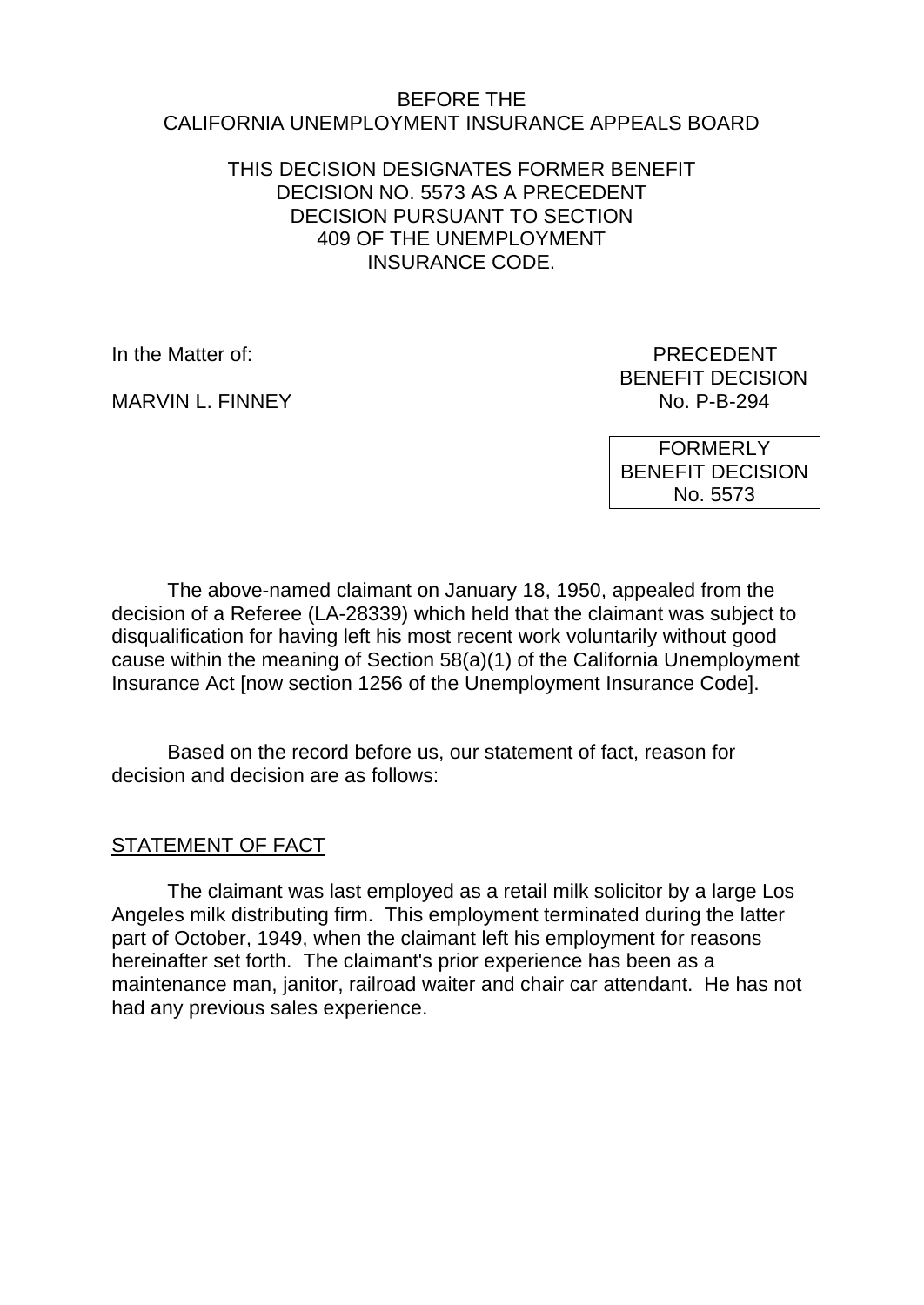On or about November 1, 1949, the claimant renewed his registration for work and filed an additional claim for benefits. He had previously registered for work and established a valid benefit year in connection with a claim for benefits filed on December 8, 1948. On November 10, 1949, the Department issued the determination that the claimant had not voluntarily left his most recent work without good cause within the meaning of Section 58(a)(1) of the Unemployment Insurance Act [now section 1256 of the code]. From this determination the employer appealed and a Referee reversed the Department's determination.

The claimant in his last employment worked as a retail door-to-door solicitor on a straight commission basis based on the number of quarts of milk ordered per day and the duration of the order. The claimant worked regular hours of approximately 8:00 a.m. to approximately 5:00 p.m., five days a week, soliciting milk deliveries to residences in assigned territories. The claimant was paid approximately 3/5 of his commission after an order had remained in effect for approximately two weeks and was paid the balance of the commission after the order had remained on the books of the company for 30 days. The claimant's earnings during approximately the last two months of his employment were as follows: Period ending September 3, 1949, \$33.40; pay period ending September 17, 1949, \$20.25; pay period ending October 1, 1949, \$18.75; pay period ending October 15, 1949, \$20. Records of the earnings of other employees submitted by the employer showed that in the period ending September 3, 1949, only two other employees out of nine worked the entire two weeks and these two other employees earned \$99.90 and \$112.50, respectively. During the period ending September 17, 1949, the claimant was the only employee who worked the entire two weeks, the other six employees working periods ranging from two to eight days. During the period ending October 1, 1949, five of the other six employees worked the entire two weeks with earnings of ranging from \$51 to \$98 for the two-week period. During the period ending October 15, 1949, only two out of five other employees worked the entire two weeks earning \$74 and \$81, respectively. The claimant informed the Department that he left his work because of insufficient earnings. The employer contends that the claimant would have made better earnings had he followed instructions given by the employer and that his failure to earn more money was his own fault.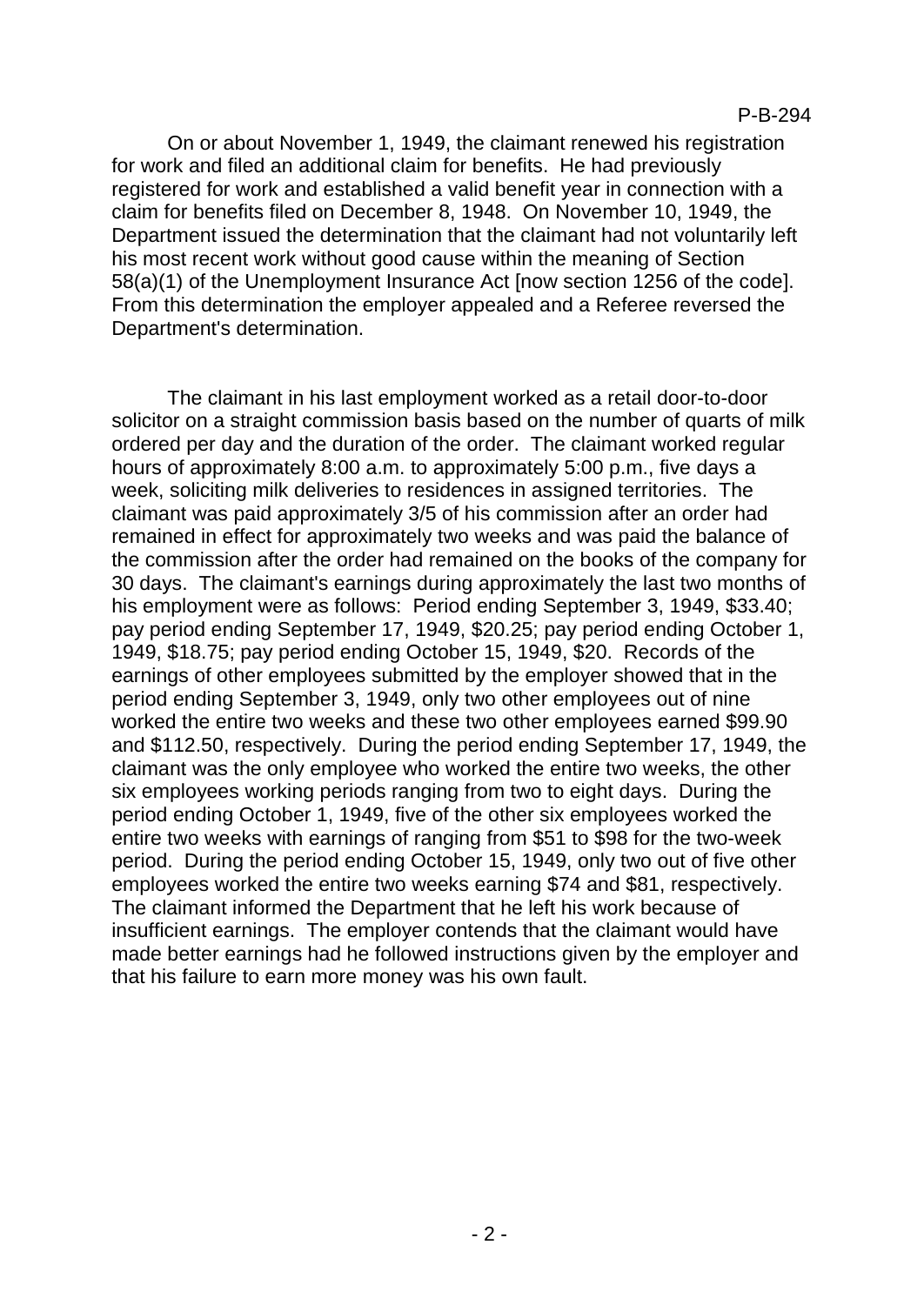## REASON FOR DECISION

The statutory provisions applicable in determining the issue involved in this appeal read as follows:

"Sec. 58(a) [now section 1256 of the code]. An individual shall be disqualified for benefits if:

"(1) He has left his most recent work voluntarily without good cause, if so found by the commission;"

Although the term "good cause" as used in Section 58(a)(1) of the statute [now section 1256 of the code] can only be broadly defined and is a circumstance which necessarily must be determined on the facts of each case, the following judicial observation as to the meaning of the term is helpful in arriving at a proper interpretation thereof: (Good cause implies) "real circumstances, substantial reasons, objective conditions . . ., adequate excuses that will bear the test of reason, just grounds for action and always the element of good faith." (Bliley Electric Co. v. Board of Review, 45 Atl. (2d) 898.) Also in Sturdevant v. U.C.C. (Pa) 45, Atl. (2d) 908, the Court observes that "real not imaginary, substantial not trifling, reasonable not whimsical, circumstances must compel the decision to leave employment or to refuse suitable work."

It is undisputed in the instant case that the claimant earned less than \$100 during a two-month period. The claimant had no prior experience as a salesman and had given the work an extended trial without success. The employer's contention that the claimant could have substantially increased his earnings by following a different course of action than that which he had been following is conjectural and there is insufficient evidence to support a finding that the claimant over an extended period of time deliberately followed a course of action which resulted in such low earnings for full-time work.

Under the circumstances in this particular case we believe the claimant has presented good cause for having left his work and should not be subject to any disqualification for leaving work which had produced such low earnings over an extended trial.